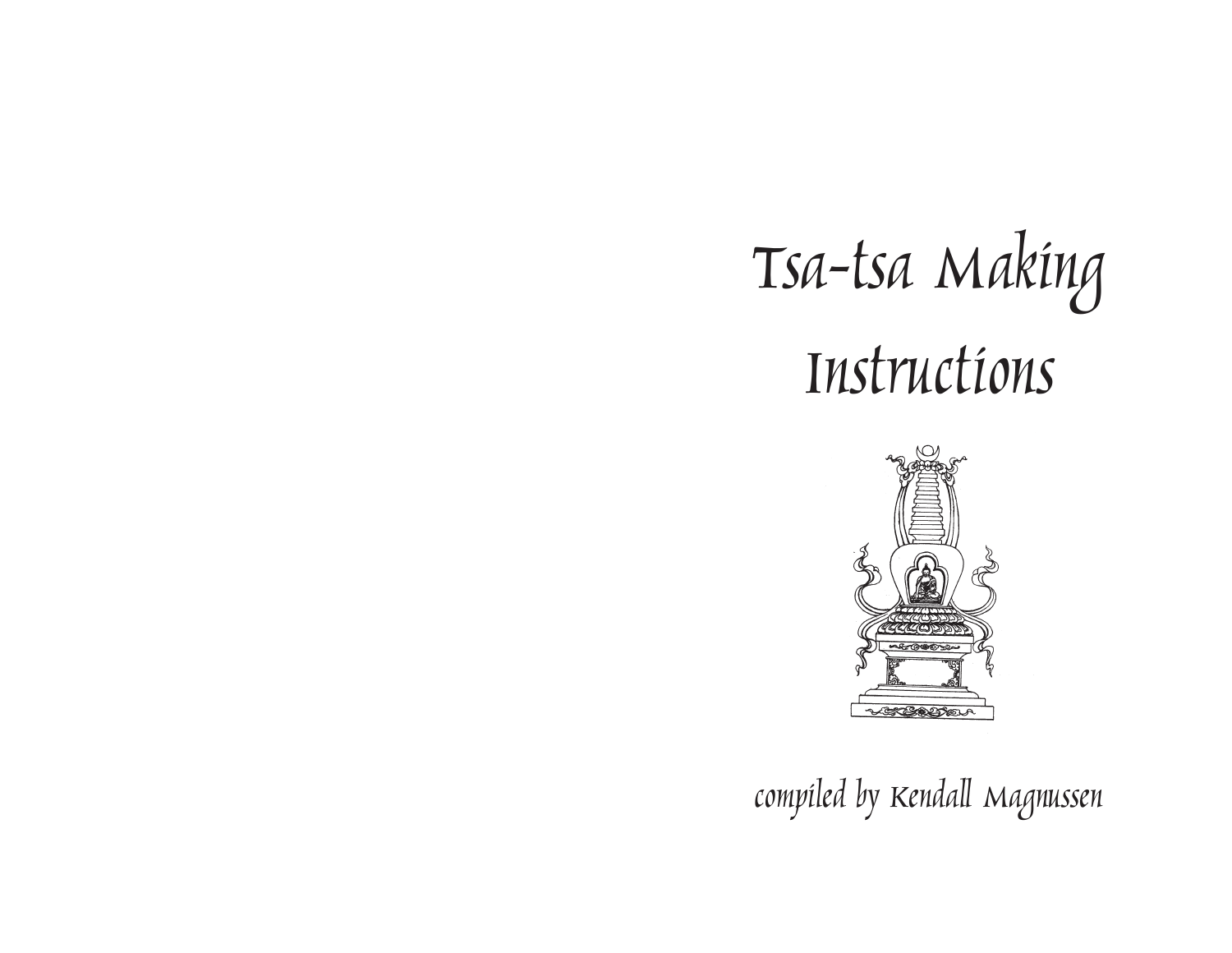# Tsa-tsa Making Options

- ·Hydrostone
- ·Plaster
- ·Clay or Water Putty
- $\blacklozenge$ Tsa-tsa Studio's casting system
- ·Water, paper, and other creative approaches
- · What to do with your tsa-tsas

# Hydrostone

#### Benefits

Easier to work with than plaster, less prone to bubbles, nice finish, dries in 20-45 minutes to remove from moulds

#### Drawbacks

More expensive, can be hard to find

#### Where to find Hydrostone

Ceramics suppliers, statue-makers, building supply stores. Known as "Hydrostone" or "Hydrocal", a fast-setting fine grain cement. Contains: limestone, gypsum and plaster of paris.

#### Cost

Approximately US\$150-200 per 10,000 tsa-tsa images (2" high image)

Contact for production tips Kendall Magnussen, FPMT Education Office

#### How to make tsa-tsas using Hydrostone

Make sure your hands are clean and the surface areas and utensils are clean in the area in which you will be making the tsa-tsas. You may want to have a tarp covering the ground area where you are working to catch the pieces of hardened material that flake off during the process as the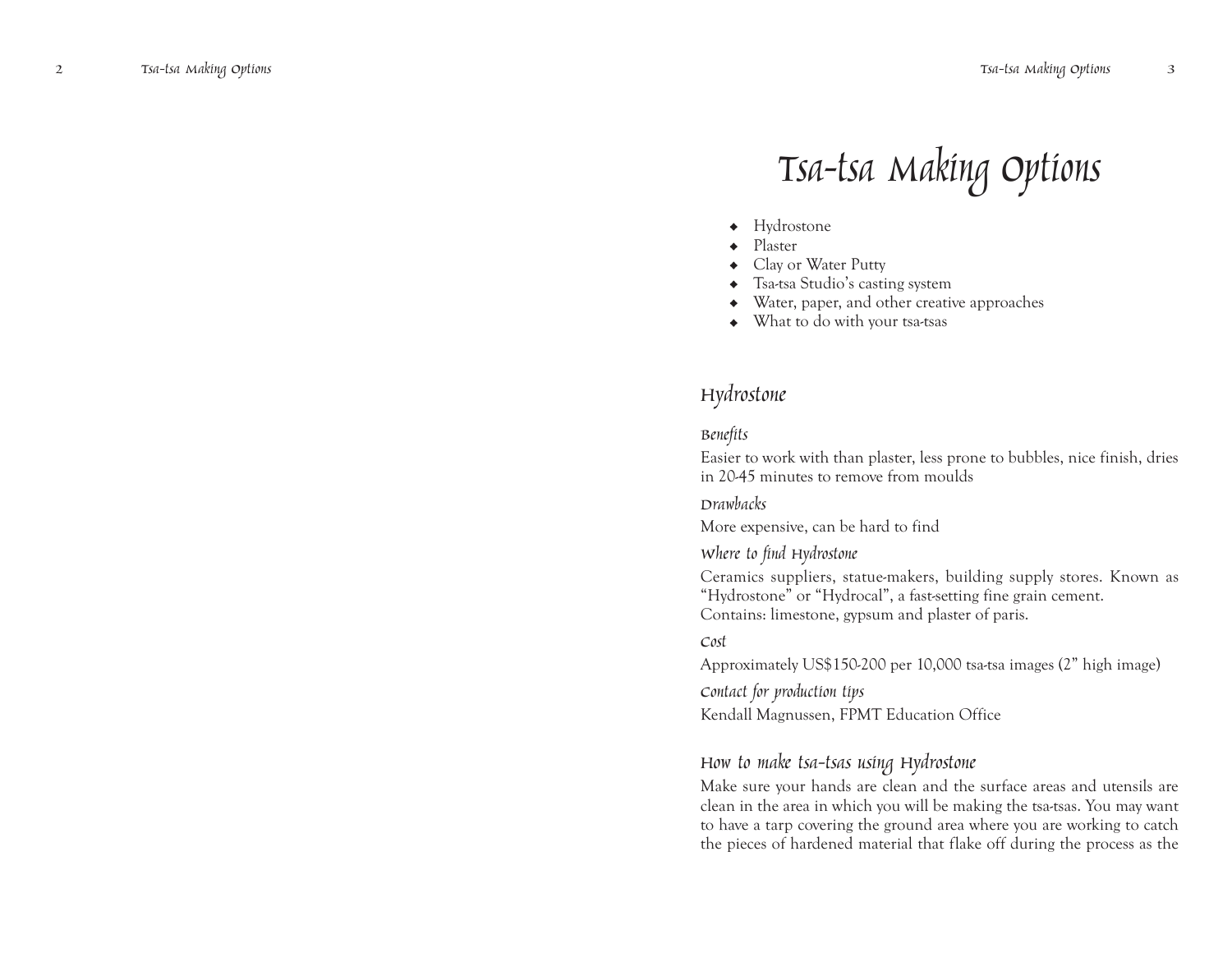<sup>4</sup> Tsa-tsa Making Options Tsa-tsa Making Options <sup>5</sup>

material is considered blessed and needs to be dealt with accordingly. If you can wear a mask or katag over your mouth, this is best. Some like to also wear rubber gloves, although this is not necessary.

What you will need:

- 1 bucket of warm soapy water (to wash utensils and moulds)
- •1 empty bucket for preparing the mixture
- •1 bag of hydrostone
- •1 measuring cup or scoop for getting hydrostone to add to water
- •1 container of water for making the mix
- •1 pitcher to pour the mixture into the moulds
- •1 brush or straight stick for removing bubbles with Windex
- •1 brush or straight stick for removing bubbles from hydrostone
- •1 empty container for storing extra Windex
- •1 bag full of mani pills, blessed beads or blessed rice
- •1 or more cans of gold or other spray paint (optional)

#### Set your motivation for the practice

Do the refuge and bodhichitta prayers and generate yourself as the deity. Bless the Hydrostone and the glass beads or rice with the appropriate mantras. You can bless a whole bag of Hydrostone at once if you are doing many sessions, making sure to reaffirm the visualization and blessing with each session.

#### Preparing the moulds

Wash the moulds with warm water and mild soap. If the moulds haven't been washed for some time, use a new toothbrush and scrub them gently with warm, soapy water. Recite the mantra for preparing the moulds and think that you are offering a bath to the buddhas. Rinse and allow to dry. If you are doing many sessions in a row, the moulds do not need to be washed for every session, only from time to time as needed.

Pour Windex (an ammonia based window-cleaning agent) into the moulds while reciting the mantra, again imagining that you are offering a bath or perfume to the buddhas. Windex can be diluted with water. Pour in the Windex and brush it into the mould then pour the excess off into an empty container. It also works well to put the Windex into a spray bottle and spray a fine mist of Windex into the mould. This reduces the next step of brushing the Windex into the mould and pouring the excess out. Leave only a fine coating of Windex on the moulds. The Windex can be reused again and again until it becomes cloudy or dirty.

#### Mixing the materials

Pour water into your empty mixing bucket or container. Large yogurt containers, ice cream containers, or small buckets work well. The amount of water you will need depends on how many and what type of moulds you have to fill and how fast you are able to work with the material before it hardens. You will need to learn by trial and error how much you can make and pour in any given batch without hindrances. Hydrostone is fairly forgiving, i.e. if you make your batter too thick, it will start to harden more quickly. Up to a certain point, you can simply add water. If you make it too thin, it will take a long time to dry and the tsa-tsas may crack and fall apart when you try to remove them from the moulds.

Best is to make your batter about the same consistency as a thin milkshake or pancake batter. Start with the water in your mixing container and slowly add the Hydrostone while stirring. Recite the appropriate mantras as you add the Hydrostone, and, again, as you stir the mixture. Some stir with a whisk, some a chopstick, others have used an electric mixer. Mixing by hand is most recommended due to the potential of introducing air bubbles into the mixture when using an electronic device. A good mix works out to be approximately 1 part water to 1 part Hydrostone. Expect your mixture to double in amount as you add the dry mix to the water. Mix it well until all lumps are gone, but don't take too long as it will start to harden!

#### Making your tsa-tsas

Pour your mixture into a water pitcher and use this to pour it into the moulds. Pour slowly and carefully, making sure not to overfill the moulds or spill. The mixture is blessed, so it cannot be thrown away if you make too much, spill it, etc. Use all of the batter you have made and fill as many moulds as you can with one batch. It is fine to only partially fill a mould and later top it off with another batch. It is better to make too little than too much to start until you work out how much you really need.

Keep in mind the five groups of beings to whom to dedicate your tsa-tsas when pouring and recite the appropriate mantra. If you have time, recite the special prayers for the respective group after each 1/5 of the total amount of tsa-tsas you are making, however, given the need to agitate the mix and place the beads before the mix dries, it is easiest to finish with agitating, beading, and washing out your containers, and then come back to recite the special dedication prayers and the seven-limb prayer.

When your containers that held the mixture are empty, pour water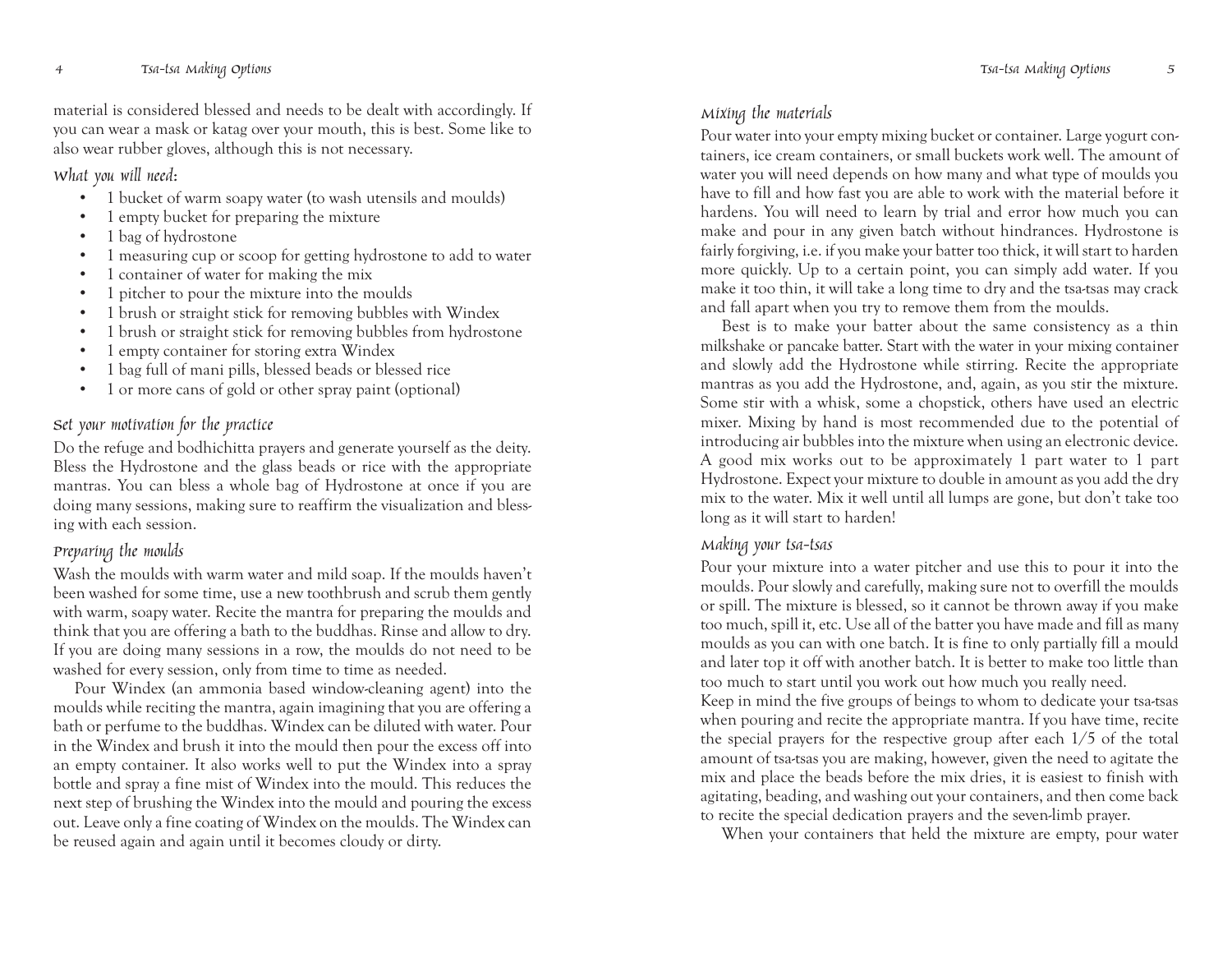into them immediately to avoid a crust hardening on them and making it easier to clean them when you have finished the session. For the same reason, keep your utensils in water when not in use during the session and rinse them well when you are finished. For this reason, it is good to have extra water on hand in a pitcher or bucket.

Then, while reciting the appropriate mantra, agitate the mix into the moulds using vibration, a chopstick or a paintbrush, working out the air bubbles. Don't take too long here as, again, the mixture will harden.

Next, take your blessed glass beads (glass beads are preferred as they sink well into the mixture, do not mould, and do not attract critters such as desperate mice looking for a meal!), and place them into the heart of each deity while reciting the mantra. If the beads do not disappear quickly from the surface, you may have made your batter too thick, or made too much batter for your production pace and it has had too long to thicken. You will need to physically push the beads below the surface or they will pop out while drying. If disaster strikes and the substance is too hard to get the beads in, wait until the tsa-tsas are dry and you can write OM AH HUM on the back of each deity at the crown, throat, and heart to bless them.

Now, take the time to go rinse out your containers and mixing implements. Then, recite the dedication prayers for each of the five groups of beings for whom the tsa-tsas were made (if not done earlier), recite the seven-limb prayer, mantras, and any other dedication prayers.

#### Final steps

Allow the tsa-tsas to set well. Depending on the climate and temperature, they will need from 20 to 45 minutes to set. They can be removed from the moulds when they are no longer warm and moist to the touch. Be careful to both push the images out from the back of the mould and pull back the mould from the images to remove them, watching not to tear the silicone rubber. Again, as you remove the tsa-tsas, recite the appropriate mantra.

Place the tsa-tsas on a clean shelf to dry. They are fine to stand up or lie down as you like. They should be allowed to dry well for at least two to three days before painting or storing them in boxes (if you are making a large quantity and using boxes to store them). If they are boxed too early, moisture still emits from the tsa-tsas as they are drying creating a damp atmosphere in the box which leads readily to moulding. It isn't pretty to open up a box of mouldy tsa-tsas only weeks after you put them nicely away.

Make sure to clean up well and to sweep up the bits and pieces of material that invariably end up around the table and ground area. This material is blessed and should be put into a river, on top of a mountain, or in the tsa-tsa house with other holy objects. It should not be thrown away or stepped on.

# Hydrostone-Plaster Mix

To bring down the cost of using pure Hydrostone, but retain some of the benefits of its qualities, it is possible to make a Hydrostone-plaster blend using a percentage of each material. It is best to err on the side of more Hydrostone than plaster. Use the techniques described above or below as suits your experience as you work with the material.

# Plaster

#### Benefits

Cheap material, easy to find at most building supply or art stores

#### Drawbacks

Prone to producing bubbles, challenging material to work with, long drying time (1–2 hours minimum drying time, 5–6 hours best before removing from moulds)

Where to find plaster Building supply stores

Contact for tips

Chenrezig Nuns Community, Chenrezig Institute, Australia

What you will need

- •same as with Hydrostone except using plaster instead
- • a board upon which to place your tsa-tsa moulds for ease in vibrating the moulds
- option: hair conditioner

## Preparing the moulds

Use hair conditioner diluted with water as a wetting agent. Add the water to the conditioner bit by bit to avoid forming small lumps of conditioner.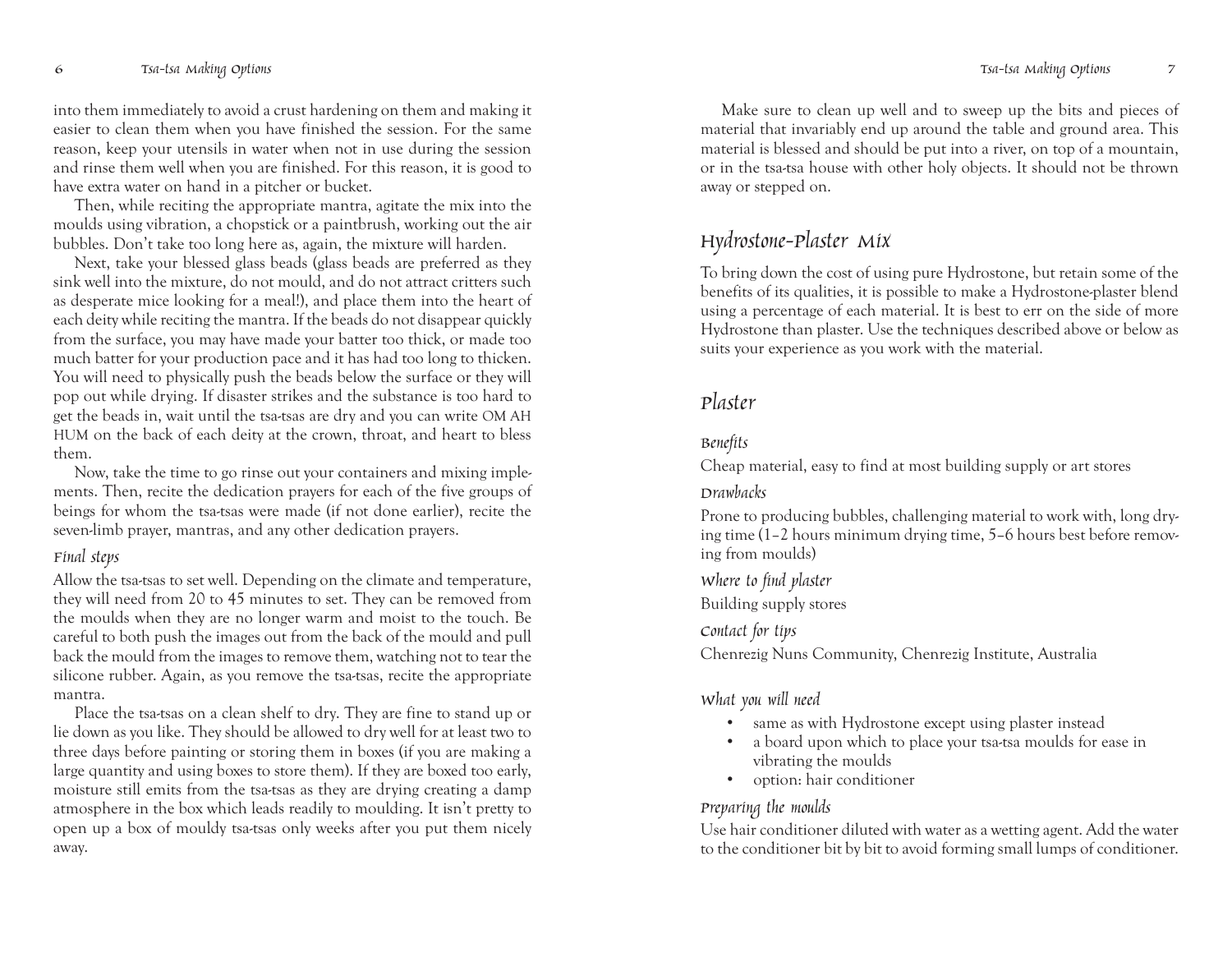The conditioner can be heavily diluted; just make sure the water feels a bit slimy when you rub it between your fingers. Make a jar of it and keep it ready. Pour it into the mould until it is 80% full. (Some practitioners use diluted Windex, an ammonia based window-cleaning agent, in place of hair conditioner.)

With a rounded brush go over all the surfaces of the mould, paying special attention to the hands, faces and other detailed bits. You will see air bubbles detaching from the mould and floating to the surface. Keep the brush head below the surface of the liquid and brush gently and slowly. Don't take the brush in and out or you will create more bubbles. The best kind of brush to use is a small, stiff-bristled one for oil paints, with a round head. When finished, pour the liquid into a jar for use on later moulds, and turn the mould upside-down to drain while you are preparing the plaster.

#### Types of plaster

A more expensive plaster doesn't necessarily mean better quality and don't bother with dental plaster at all. If the plaster seems very light and chalky when it sets then maybe try another brand. Chalkiness can also result from using too little plaster. You can also use aluminium sulphide (Alum, from the chemist) to make the plaster less chalky. However, care in the mixing process seems the best way to avoid problems with chalkiness. If you do need it, use about one spoon of alum to half an ice cream container of water.

#### Mixing the plaster

Use a plastic container or mixing bowl into which you can fit your whole hand. Put the water in first; remembering that the volume of the mixture will just about double once plaster is added. Sprinkle in plaster powder finely and evenly over the whole surface. Keep sprinkling, letting all the <sup>p</sup>laster disappear before the next handful, and tapping the container to dislodge any plaster stuck to the sides. Allowing the plaster to settle will dissolve any lumps, which means you won't need to stir it as much, which can produce air bubbles.

Stop sprinkling when the height of the plaster reaches the water surface and is just starting to peak up through the water – evenly all over, not in a big lump in the middle. If there are big, uneven patches above the water surface, the plaster will be thick and lumpy and if you leave too much loose water on the top, the plaster will be too thin. Leave the plaster for a moment and check that your tsa-tsa moulds have drained. You may want to flick it a bit if there's a lot of water left inside.

All the peaks should now be saturated. Put your whole hand in and move your fingers along the bottom lifting the plaster with smooth movements, without lifting your hand in and out of the water. It is mixed when there are no lumps; if you did the sprinkling well, you won't have to stir much at all.

#### Making your tsa-tsas

Pour the plaster into your moulds slowly and steadily from one side, until all the detail is well covered but the mould not quite full. Then brush over all the mould surfaces, slowly and smoothly without lifting the brush above the surface of the mix taking special care to brush the plaster into the tricky, detailed bits. Avoid creating air bubbles in the plaster.

Pick up the board with the moulds on it and tap it on the tabletop to dislodge any stubborn air bubbles, which will rise to the surface. You can bang it quite hard, as long as the plaster doesn't slop around too much, since this can create more bubbles. If your plaster is too thick at this stage, you either have to work more quickly or make a thinner mixture to start. You can put the blessed rice (beads) in now and then pour the rest of the <sup>p</sup>laster in, or the other way around, but poke the rice under the surface so that it doesn't become moldy later.

As soon as you have poured the plaster, put some water into your mixing bowl and leave the brush in it. Wash them out completely as soon as possible. If the plaster in your bowl sets hard, you will have to leave it to dry and then it will crack off when you bend the sides of the container. Be sure to clean the bowl properly before starting another mixture.

#### For stupas

With the 20 cm. stupas consisting of 6 moulds (from Peter Griffin), the roll of four powerful mantras can be wrapped in electrical tape (yellow) to seal them and placed in the steps and vase sections. Another set of mantras or the blessed ashes of the deceased can be placed in the base (throne) section. If the mantras/ashes are inserted into the plaster as it just starts to harden, it will stay in the plaster and not pop out again, as it does with wet plaster. The ashes can also be wrapped in electrical tape, similar to the mantras.

#### Final steps

Leave the tsa-tsas to dry on a level spot. Plaster becomes warm as it sets. When it has cooled down again, it can be taken out of the mould. It will get harder as it dries over the next couple of days. A minimum drying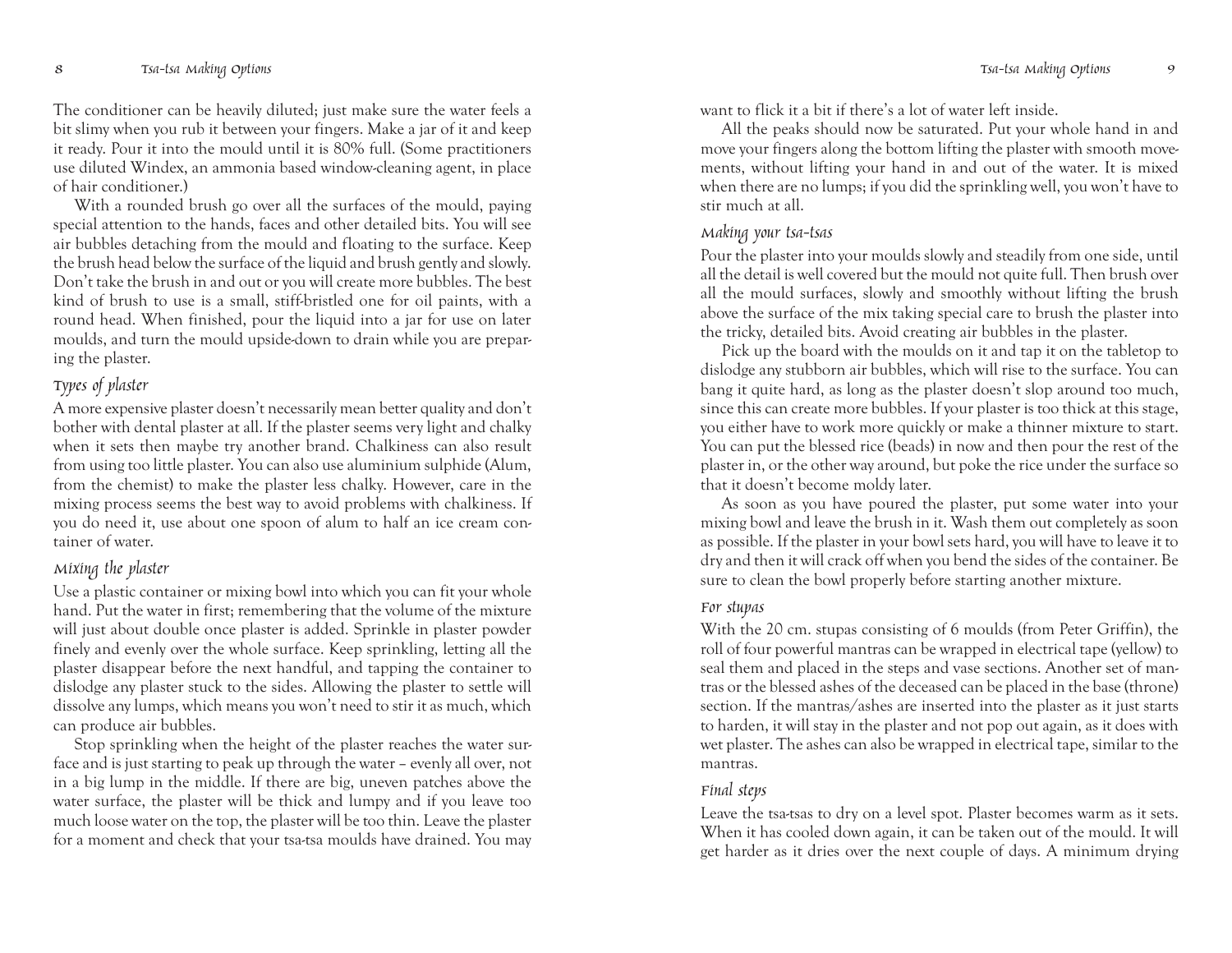<sup>10</sup> Tsa-tsa Making Options Tsa-tsa Making Options <sup>11</sup>

time is 1–2 hours, depending on the size of the piece. Ideally, leave the <sup>p</sup>laster in the mould for 5–6 hours before removing. It depends on the type of plaster you are using, the weather conditions etc.

Before painting you can take off bubbles with a pin and fill any bubble holes with a little plaster mixture on the end of a pin

#### For stupas

The stupa pieces can then be smoothed down using a metal file, emery cloth, or putty knife. The parts are joined together using Bondcrete or Aquadhere. Fill any hollow spaces in the stupa with powdered incense, or crushed up scented tea. For filling the gaps between the stupa parts you can use a mixture of plaster plus Aquadhere or Bondcrete. An alternative material which is simple and effective and gives a good finish is a white acrylic gap-filler which comes in a tube and is applied with a sealing gun. Use a fine nozzle and apply with a paint-brush, washing off excess with another damp brush. Araldyte can be used for fixing if the pieces are very dry, otherwise a water-based glue like Aquadhere is necessary.

#### Painting your holy objects:

The tsa-tsas can be left white, painted with saffron water, painted com<sup>p</sup>letely gold, or the adornments on the stupas can be painted, or covered in gold leaf or gilding.

When dry, some like to seal the stupas or tsa-tsas by painting with a sealant, e.g., diluted Bondcrete, or put some Bondcrete in your undercoat paint. The advantage of Bondcrete is its sealant function and that it sinks into the plaster. It dries clear and shiny. [Dilute: 3 parts water to 1 part Bondcrete.] Others have found that this is unnecessary depending on the type of paint used. Spray paint is a fine option.

#### For stupas

The special pieces of the stupa, e.g., the spire and top, the Buddha section of the vase and surrounding decorations, the lotuses on the different sections, all decorations, and the animals, can be painted gold or covered with gold leaf or gilding. Spray paint is an option if you want to paint the whole stupa gold.

#### Options

When spray painting the top coat on tsa-tsas, terracotta or red-coloured house interior enamel paint has been recommended as an undercoat, well-thinned and applied with a brush. This is good because the top coat matches the deep sections, otherwise these sections stay white and show

through. Spray in short bursts from different angles around the outside of the tsa-tsa so you don't miss anything. If you spray from one point you will completely obscure all the detail before you have covered the white areas. If you have many tsa-tsas and little time, you can use spray paint without an undercoat.

# Clay

*Waiting for information*

#### Water Putty

I have been having WONDERFUL results making tsa-tsas from this stuff called "Durham's Rock Hard Water Putty". It is not too expensive, it mixes easily, sets up quickly, and dries VERY HARD. (You can get it at most hardware stores). It really makes great tsa-tsas. The only trouble is that it will not take additives well, like paint, mani pills, etc., so I doubt that it will take cremation ashes. *(Babette Teich-Visco,* Syracuse, New York)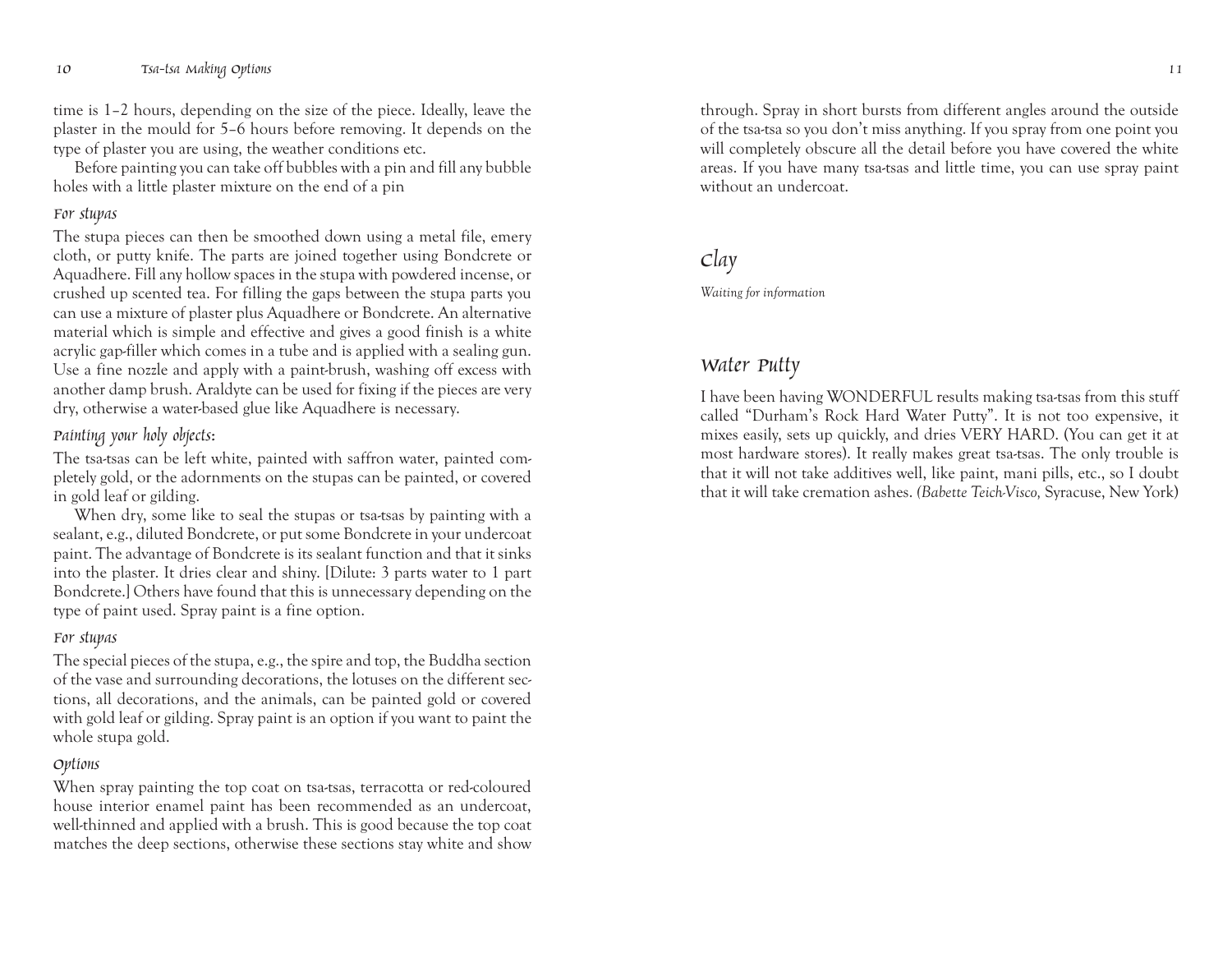# Tsa-Tsa Studio/Center for Tibetan Sacred Art

The Tsa-Tsa Studio uses a method called the Forton MG casting system, which consists of a number of different ingredients and is used by professional sculptors. The benefits of using this system are that (a) the material is extremely strong and durable (products made from it last approximately 25–30 years); (b) pigments or metal powders can be added when casting, to produce a variety of colors and metal tsa-tsas; and (c) the metal tsa-tsas can be used outdoors without being damaged, such as in gardens, installations, and walls. The drawbacks to using this system are that it is more expensive than other methods and is more complicated due to the large number of ingredients needed.

For information on classes and workshops, a list of tsa-tsas available, or information on Buddha Walls, please contact:

Tsa-Tsa Studio/Center for Tibetan Sacred Art Director – Roberta Raine 4 Joost Ave San Francisco, CA 94131 USA E-mail: tsatsafpmt@aol.com

# Water, paper, and other creative options

There are a few practitioners who were given permission to make their tsatsas in water, use a stamp to make them on paper, photocopy their images, use a mould with 100 images, etc. to do their 100,000 tsa-tsa preliminary practice. It is best to check first with your teacher before opting for one of these apparently less challenging methods!

# What image should I use?

Best is to check with your teacher which image would have the most karmic benefit for you to produce.

# What to do with tsa-tsas

This is a very important point to consider well, especially if you have a commitment to make many tsa-tsas, such as the preliminary practice of 100,000 tsa-tsas. It is a very uncomfortable experience to have a surplus of buddhas and not know what to do with them, eventually neglecting their care. Have a plan in mind before you start. Best is to have a small tsa-tsa house already built and then as your tsa-tsas are dry, you can either paint them, or not, consecrate them and place them in their little house, creating a nice shrine that others can circumambulate, make offerings to, pay homage to, etc. Some have found it works well to box up the tsa-tsas using cardboard shelves in between the layers so that all the images can stand upright and then place the boxes into the tsa-tsa house.

Other options are to put your tsa-tsas in a cave, in trees, give them away as gifts, or place them in the ocean. If you put them in the ocean, do so respectfully, not upside down, as an offering to the nagas and the creatures of the ocean as an opportunity for them to be blessed and create merit and purify negativities.

One should be sensitive to the image one has created when giving tsa-tsas as gifts or putting them in a place where they will be in public areas. If a tsa-tsa is damaged or has a large number of air bubbles and the image is disfigured, it is best to put it in a protected place rather than distribute it publicly. Do not place tantric images or images that would be misunderstood in plain view or give them as gifts to those without the proper initiation, sympathy, or understanding. This helps newcomers to avoid the negative action of disrespecting the Buddha-jewel by thinking, "That Buddha looks funny. I don't like that Buddha." One can comment on the quality of artwork or craftsmanship, but it is unskillful to pass judgement on the quality of the Buddha!

Make offerings to your buddhas and rejoice often in your efforts and the blessed creations you have put into the world.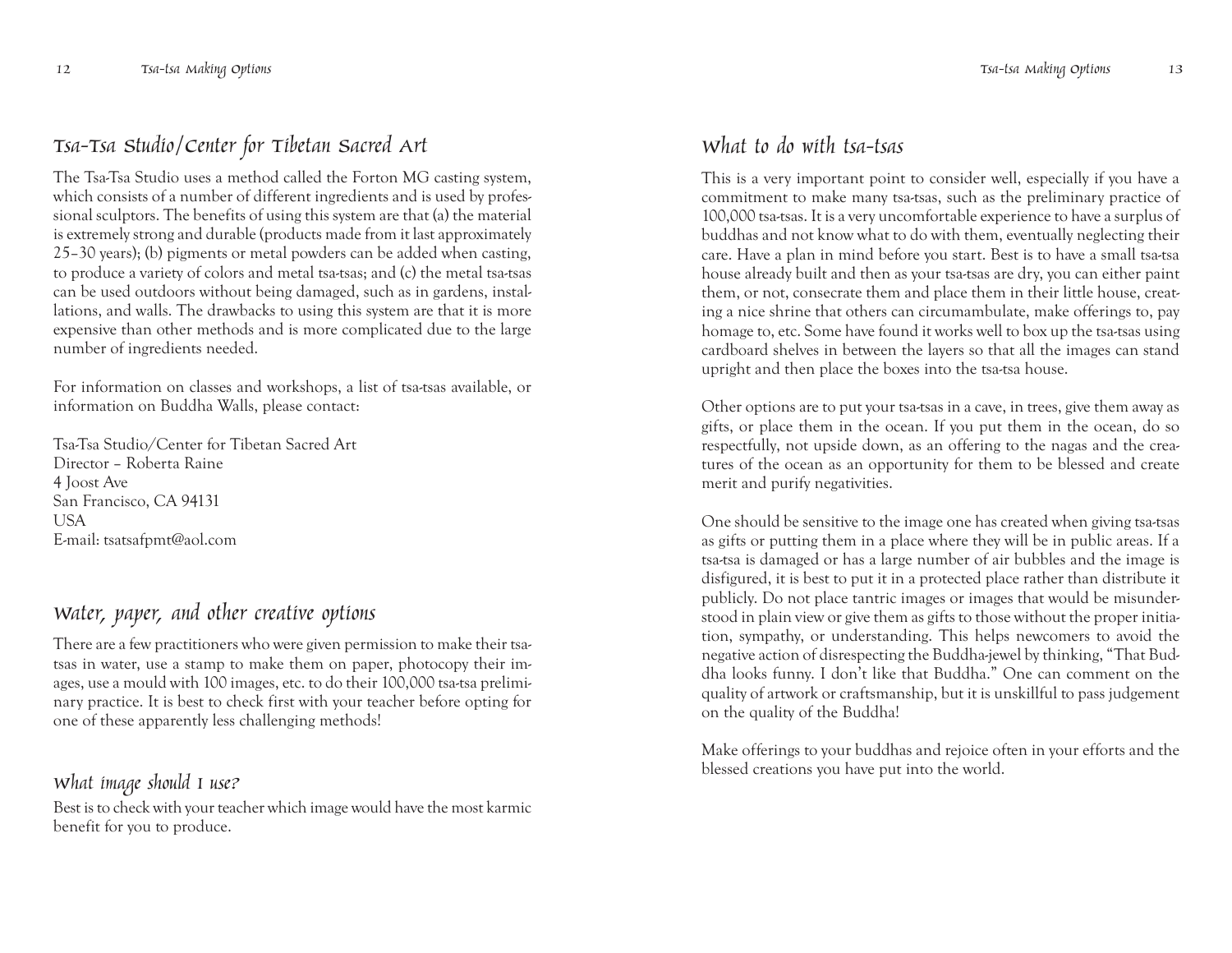# How to get moulds

To order moulds for your tsa-tsa practice, or for information on making moulds contact:

Nalanda Monastery Chateau Rouzegas Labastide St. Georges 81500 Lavaur France E-mail: Nalanda@compuserve.com

The Enlightenment Project for Purification and Merit C/o Chenrezig Institute PO Box 41 Eudlo, Queensland 4554 Australia E-mail: enlightenmentproject@compuserve.com

For more general information contact:

FPMT Education Department 205 Ranchitos Road Taos, NM 87571 USA *E-mail:* education@fpmt.org

#### Colophon:

The information in this booklet was compiled from the notes of a few tsa-tsa practitioners and does not represent the entire scope of tsa-tsa making options. This document was put together by Kendall Magnussen, FPMT Education Department. Any improvements or additional "tips" are welcome.